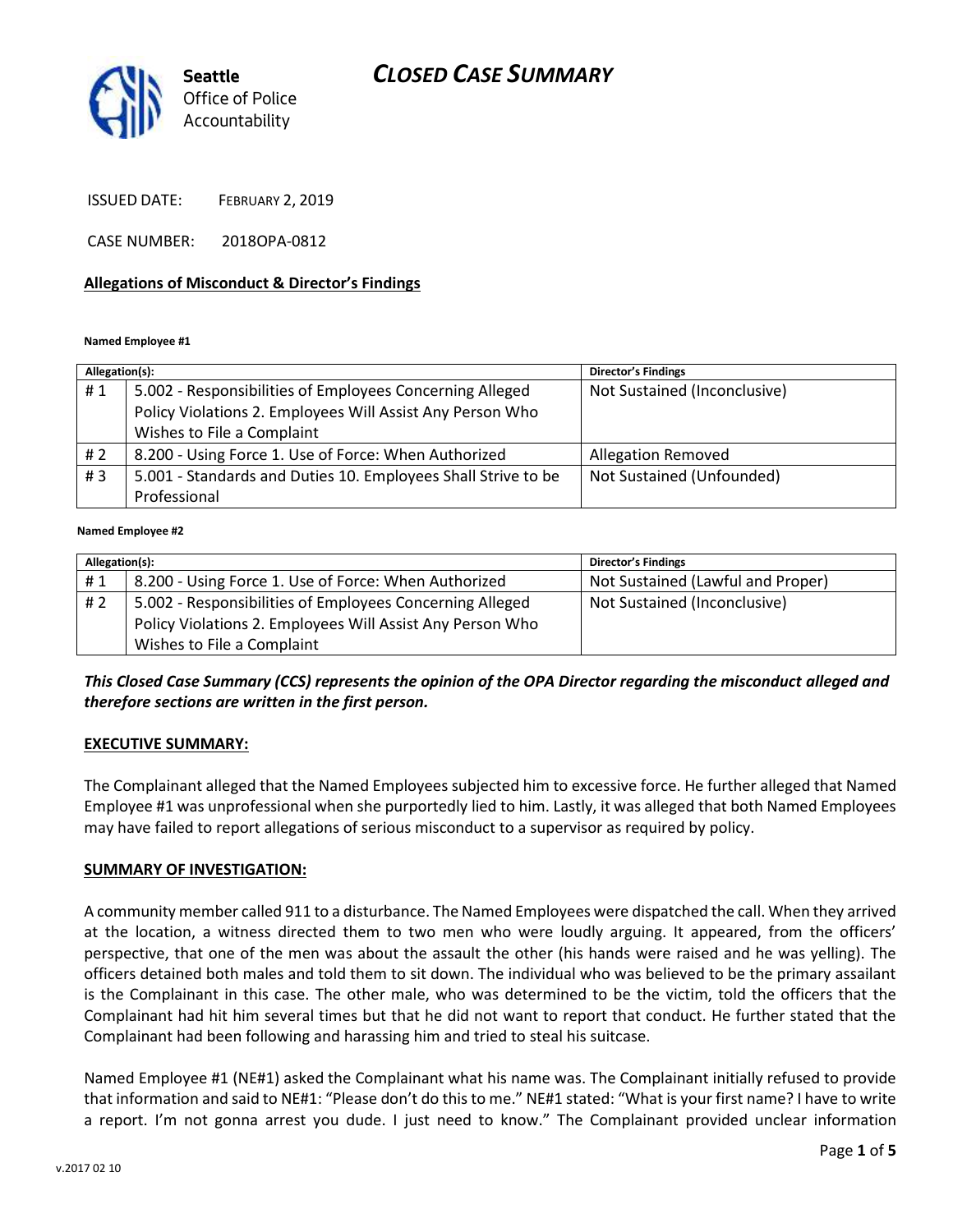

**Seattle** *Office of Police Accountability*

# *CLOSE CASE SUMMARY*

OPA CASE NUMBER: 2018OPA-0812

concerning his identity and NE#1 told the Complainant that she was not going to arrest him unless he had a "20 thousand-million-dollar felony warrant." NE#1 further clarified that he would not be arrested unless he had a "crazy big warrant," as compared to a "SMC warrant." The Complainant subsequently provided his full name and birthdate.

NE#1 ran a check on the Complainant's name and determined that he had an open no-bail felony warrant. They returned to where the Complainant was sitting and took hold of his arms in order to place him into custody. The Complainant grew upset and called NE#1 "dishonest and disingenuine." The Complainant slid down to the ground and told the officers that he "ingested." The officers tried to stand him back up and were able to do so; however, he physically resisted them. They then took the Complainant to the ground in a soft takedown and held him there until they were able to place him into handcuffs.

The Complainant talked incessantly through his handcuffing. At one point, while the handcuffs were being applied, he stated: "why are you still using excessive force." Neither officer responded to that statement and they finished handcuffing him. He continued to talk and asked the officers if they were "raping" him. He told the officers that they were putting weight on his shoulder and NE#1 responded: "I don't care." The officers then lifted the Complainant up and walked him to the patrol vehicle.

A supervisor responded to the scene and spoke with both the officers and the Complainant. Neither of the officers informed the supervisor of the Complainant's reference to "excessive force." The Complainant told the supervisor that NE#1 was "dry humping him" while he was "inert and lifeless." The officers completed a Type I use of force report and the force was reviewed by the chain of command.

While reviewed the use of force, a Department Administrative Lieutenant heard the Complainant's statements concerning excessive force and sexual assault. The Administrative Lieutenant identified that these allegations suggested potential serious misconduct and made an OPA referral. The Administrative Lieutenant further identified that the Named Employees failed to report the Complainant's reference to excessive force to a supervisor. This investigation ensued. OPA notes that the claims of sexual assault and excessive force against NE#1, which were deemed meritless, were evaluated in a separate OPA case under 2018OPA-0776.

### **ANALYSIS AND CONCLUSIONS:**

### **Named Employee #1 - Allegations #1**

# *5.002 - Responsibilities of Employees Concerning Alleged Policy Violations 2. Employees Will Assist Any Person Who Wishes to File a Complaint*

This allegation was classified against NE#1 and Named Employee #2 (NE#2) based on their failure to report claims of potential misconduct to their supervisor. From OPA's review of the video, NE#1 informed her supervisor that the Complainant accused her of lying. However, it does not appear that ether officer reported to a supervisor the Complainant's query concerning whether the officers were "raping" him or the Complainant's claim of "excessive force."

With regard to the former statement, at time of his arrest, the Complainant asked the officers whether they were raping him; however, he did not explicitly allege that they were, in fact, actively doing so. As such, I do not find that the officers violated policy when they failed to report this statement.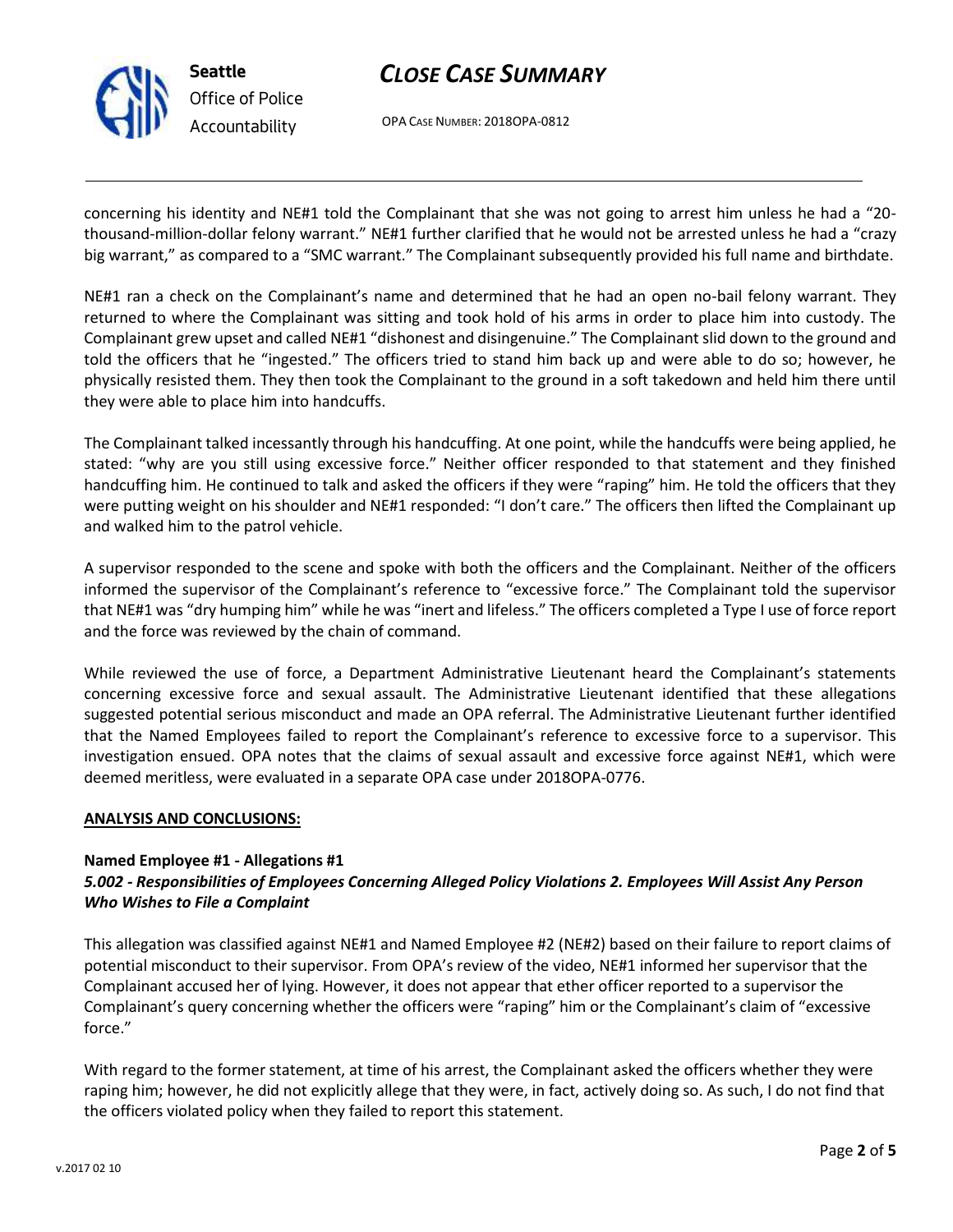*CLOSE CASE SUMMARY*

OPA CASE NUMBER: 2018OPA-0812

Their failure to report the claim of excessive force is a closer question. NE#1 told OPA that she did not hear the allegation of excessive force and, thus, did not report. She further stated that the Complainant never asked for her assistance in filing a complaint and that she did not think that he would be receptive to such a conversation given his agitated condition. NE#2 also told OPA that he did not hear the statement. He confirmed that, had he heard what the Complainant said, he would have reported the allegation to a supervisor.

Based on OPA's review of the video, it is not implausible that NE#1 and NE#2 did not hear the allegation of excessive force. At the time the statement was made, the Complainant was talking nonstop and his statements were generally incoherent. When he said "excessive force," he did so at a fairly low volume. Moreover, his diction was unclear.

As OPA's investigation and evaluation of the evidence cannot prove or disprove whether the officers heard and failed to report the claim of excessive force, I recommend that this allegation be Not Sustained – Inconclusive.

# Recommended Finding: **Not Sustained (Inconclusive)**

## **Named Employee #1 - Allegation #2** *8.200 - Using Force 1. Use of Force: When Authorized*

The question of whether NE#1 used excessive force on the Complainant was already evaluated in 2018OPA-0776 and the force was deemed consistent with policy. As such, this allegation should not have also been alleged against her in this case and I recommend that it be removed.

### Recommended Finding: **Allegation Removed**

### **Named Employee #1 - Allegation #3** *5.001 - Standards and Duties 10. Employees Shall Strive to be Professional*

SPD Policy 5.001-POL-10 requires that SPD employees "strive to be professional at all times." The policy further instructs that "employees may not engage in behavior that undermines public trust in the Department, the officer, or other officers." (SPD Policy 5.001-POL-10.) The policy further states the following: "Any time employees represent the Department or identify themselves as police officers or Department employees, they will not use profanity directed as an insult or any language that is derogatory, contemptuous, or disrespectful toward any person." (*Id*.) Lastly, the policy instructs Department employees to "avoid unnecessary escalation of events even if those events do not end in reportable uses of force." (*Id*.)

This allegation was classified for investigation against NE#1 based on the Complainant claim that she was dishonest towards him. Specifically, the Complainant referred to the fact that NE#1 arrested him even though she stated that she would not do unless he had a "20-thousand-million-dollar felony warrant."

NE#1 denied that her statement to the Complainant was unprofessional. She explained that her statement constituted a ruse, which she was permitted to use as a law enforcement officer.



**Seattle** *Office of Police Accountability*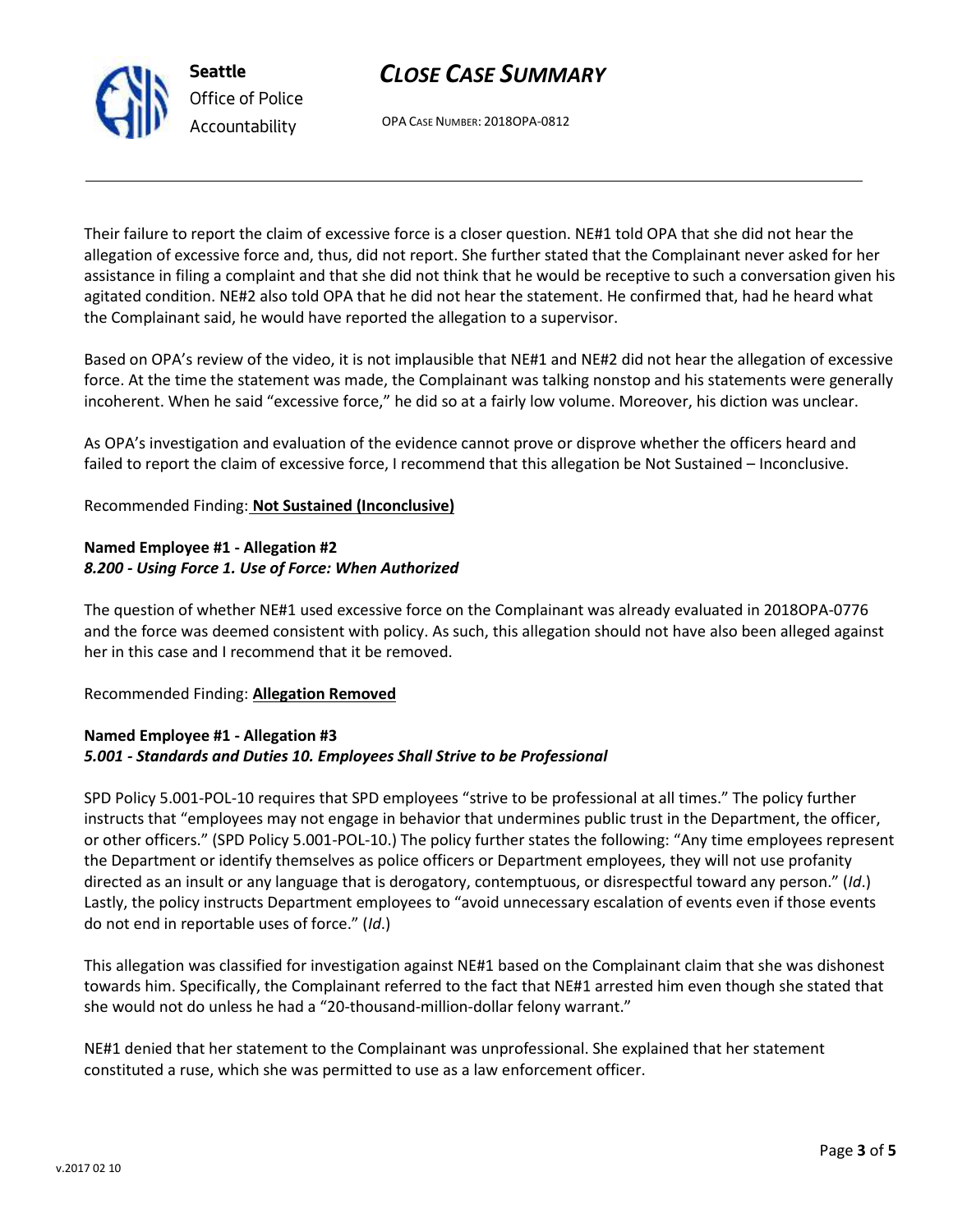

**Seattle** *Office of Police Accountability*

# *CLOSE CASE SUMMARY*

OPA CASE NUMBER: 2018OPA-0812

I agree that NE#1's statement to the Complainant was not unprofessional. First, NE#1 is correct that she was permitted to use a ruse. Second, NE#1's statement was arguably not even inaccurate. She told the Complainant that he would not be arrested if he had, for example, a SMC warrant, and would only be taken into custody if he had a "crazy big warrant." He did, in fact, have a significant warrant – a felony no-bail warrant that necessitated his arrest. It may very well have been the case that NE#1 would not have arrested the Complainant had he had only a misdemeanor warrant.

I do not believe this statement, even if a ruse, was unprofessional. Indeed, I have more concern with NE#1 telling the Complainant that she did not care when he complained that she was placing weight on his shoulder. While this does not warrant a Sustained finding, I believe that it was unnecessary and served no legitimate law enforcement purpose. I counsel NE#1 to avoid making such statements in the future.

That being said, for the reasons stated above, I recommend that this allegation be Not Sustained – Unfounded.

# Recommended Finding: **Not Sustained (Unfounded)**

# **Named Employee #2 - Allegations #1** *8.200 - Using Force 1. Use of Force: When Authorized*

NE#2 used force to hold on to the Complainant's arm and to attempt to lift him from a seated position. When the Complainant slid to the ground on his own power, additional force was used by NE#2 to try to stand the Complainant up. Given the physical resistance posed by the Complainant at that time, the officers made the decision to take the Complainant down to the ground using a soft takedown. He did not appear to suffer any injuries from that force and did not make any complaints of pain at that time. NE#2 then used force to assist in handcuffing the Complainant.

All of the force used by NE#2 was de minimis. Moreover, the force was reasonable, necessary, and proportional under the circumstances. The officers had probable cause to arrest the Complainant for a no-bail felony warrant. To do so, they were permitted to use force if needed. When the Complainant physically resisted them, the minor force that was used was justified. Notably, no force other than that needed to facilitate the officers' efforts to take the Complainant into custody was used and, as soon as he was secured, the officers ceased applying force.

For these reasons, I recommend that this allegation be Not Sustained – Lawful and Proper as against NE#2.

Recommended Finding: **Not Sustained (Lawful and Proper)**

### **Named Employee #2 - Allegation #2**

# *5.002 - Responsibilities of Employees Concerning Alleged Policy Violations 2. Employees Will Assist Any Person Who Wishes to File a Complaint*

For the same reasons as stated above (*see* Named Employee #1, Allegation #1), I recommend that this allegation be Not Sustained – Inconclusive.

Recommended Finding: **Not Sustained (Inconclusive)**